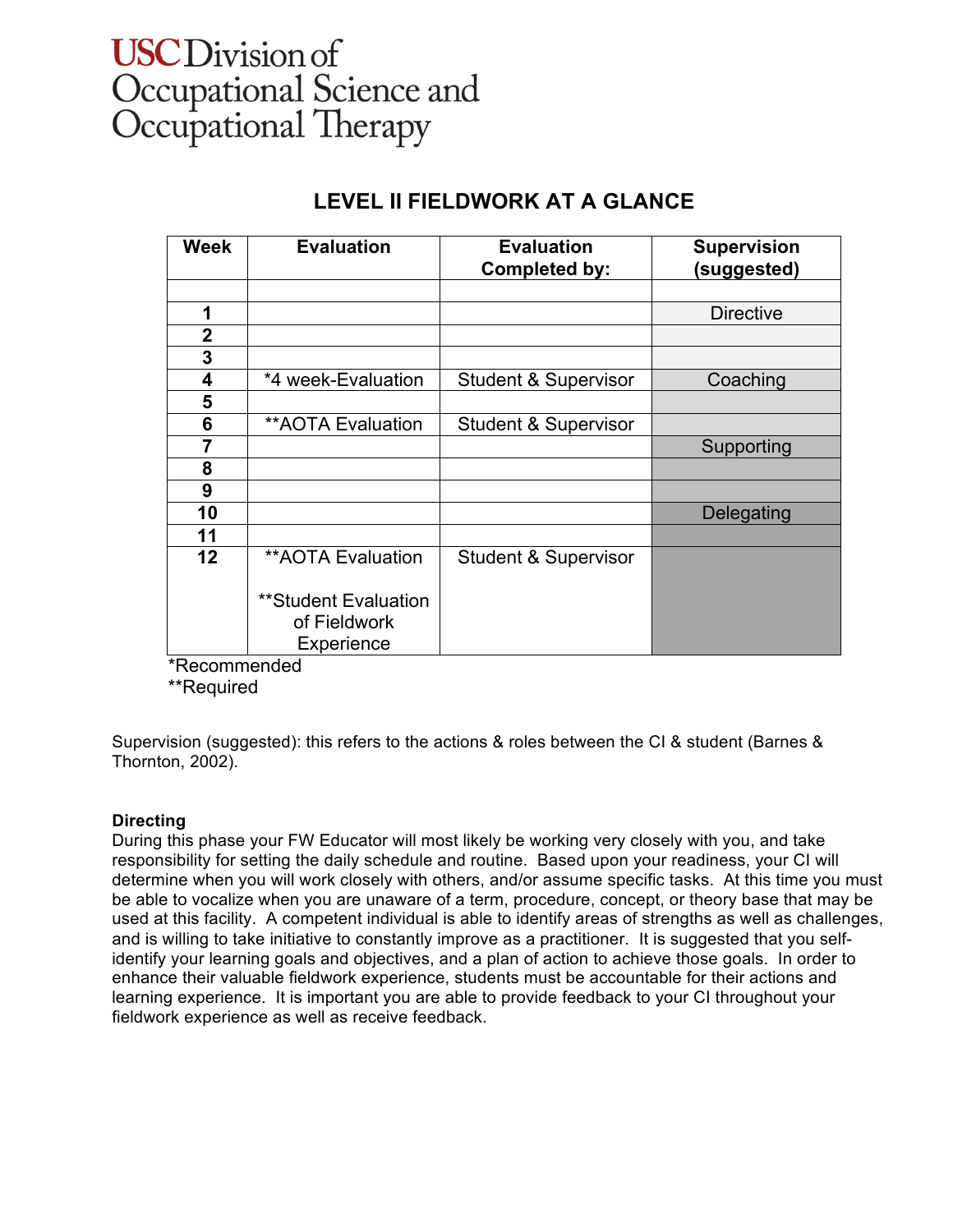# **USC** Division of Occupational Science and<br>Occupational Therapy

### **Coaching**

Your CI may serve more as a coach, while still retaining ultimate responsibility in regards to all client care. (Keep in mind that you are practicing under your CI's license). During this stage your relationship shifts to allow for you to speak up about your ideas and clinical reasoning for what you are doing. At times your CI may wait for you to speak up first, and then offer feedback. Your CI will begin to assist you in differentiating your knowledge, and how to apply this knowledge into practice. At this stage it is imperative that you demonstrate your ability to problem-solve, work independently, take responsibility as well as apply clinical reasoning skills in practice, and be able to articulate your thoughts in order to being to establish yourself as an entry-level practitioner. As you are approaching the midterm point, it is strongly recommended that you perform a self-evaluation of your progress (including your patient care, clinical reasoning skills, treatment plans, etc.). These are some suggestions as to what you should be demonstrating at this point:

- Planning & setting your own schedule
- Identifying priorities & goals for your work with clients
- Expressing chosen methods or modalities to evaluate &/or address client problems
- Documenting your services with improved clarity, fluency, & organization
- Recognizing areas in which additional information/learning is necessary
- Seeking resources to address learning & growth needs

#### **Supporting**

Once you have begun to establish yourself as an emerging entry-level practitioner, your CI begins to provide more assurance and support in your decision-making processes, by becoming more of an active listener and facilitating your thought process. The focus is shifted from specifics to the overall performance. This is your opportunity to explore new ideas and concepts and the role of the occupational therapist in general.

#### **Delegating**

Now that you are demonstrating increased confidence and ability in skills, your CI will be delegating more responsibility. Keep in mind that it is okay to take initiative in your learning experience, and that you do not necessarily always have to wait for your CI to inform you of what to do next, depending on the relationship you have established with your CI by this point. By this phase you should be performing as an entry-level practitioner. It is important that you are able to provide feedback on your experience.

From: Barnes, M.A., & Thornton, A.L. (2002). Supervision. In K. Sladyk (2002). *The Successful Occupational Therapy Fieldwork Student.* Thorofare, NJ: Slack, Inc.